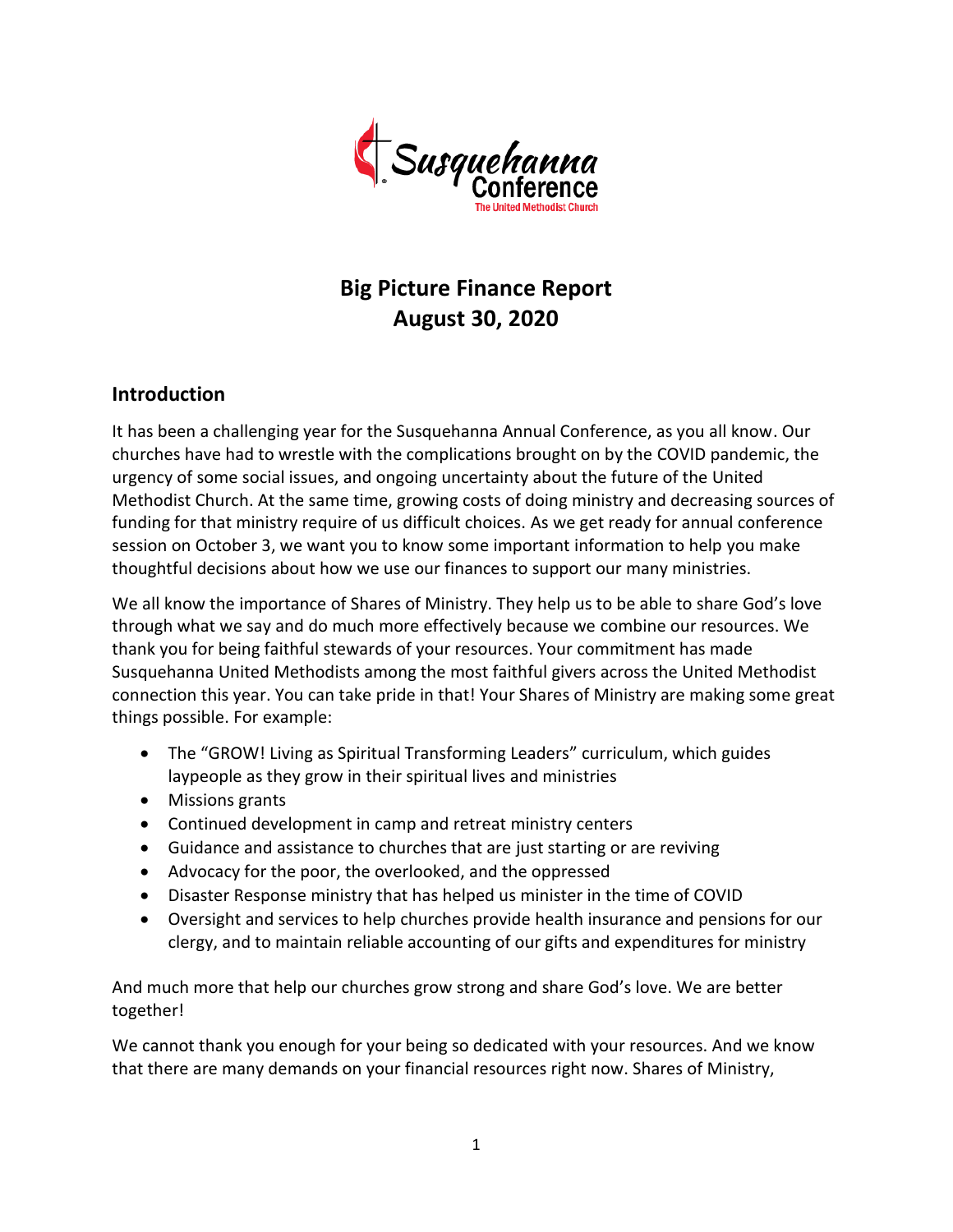insurance premiums, pastoral and staff compensation, and your church's ministries all require funding.

This report will examine these commitments and the various sources of funding—both Shares of Ministry and others. It will describe how these affect the decisions of the Commission on Equitable Compensation, the Board of Trustees, the Board of Pensions, and the Council on Finance and Administration.

At the end of 2019, these boards and commissions engaged in some frank conversations. All agreed to take an honest look at how we are funding ministry and the costs of ministry in the local church and the annual conference. Ultimately, they wanted to see how we can be the best stewards of the resources God has entrusted to us for forming disciples of Jesus Christ for the transformation of the world.

Each year these groups report on their work during annual conference session. This report provides a broader picture of how the work of these groups interrelate. We hope this will help conference session members make informed decisions about the recommended conference budget.

At every annual conference session, you consider a recommended budget. Presently, this comes to nearly \$11.7 million. This budget is funded by your faithful remittance of Shares of Ministry. We use it to come alongside churches and their community ministries as well as ministry we provide in our conference, our nation, and the world. We are indeed better together.

However, there are some significant costs to ministry that have been covered not by the Shares of Ministry budget but by direct billing to the churches and conference reserves. These items include health insurance and property and casualty insurance premiums and pension contributions.



Therefore, while shares of ministry are important, they are just one source of the funding that keeps our annual conference running.

Costs of certain services and benefits have been rising. These are putting an increasing demand on conference funds, particularly those from Shares of Ministry remittances. However, many of our churches are not able to remit Shares of Ministry at a greater amount that they currently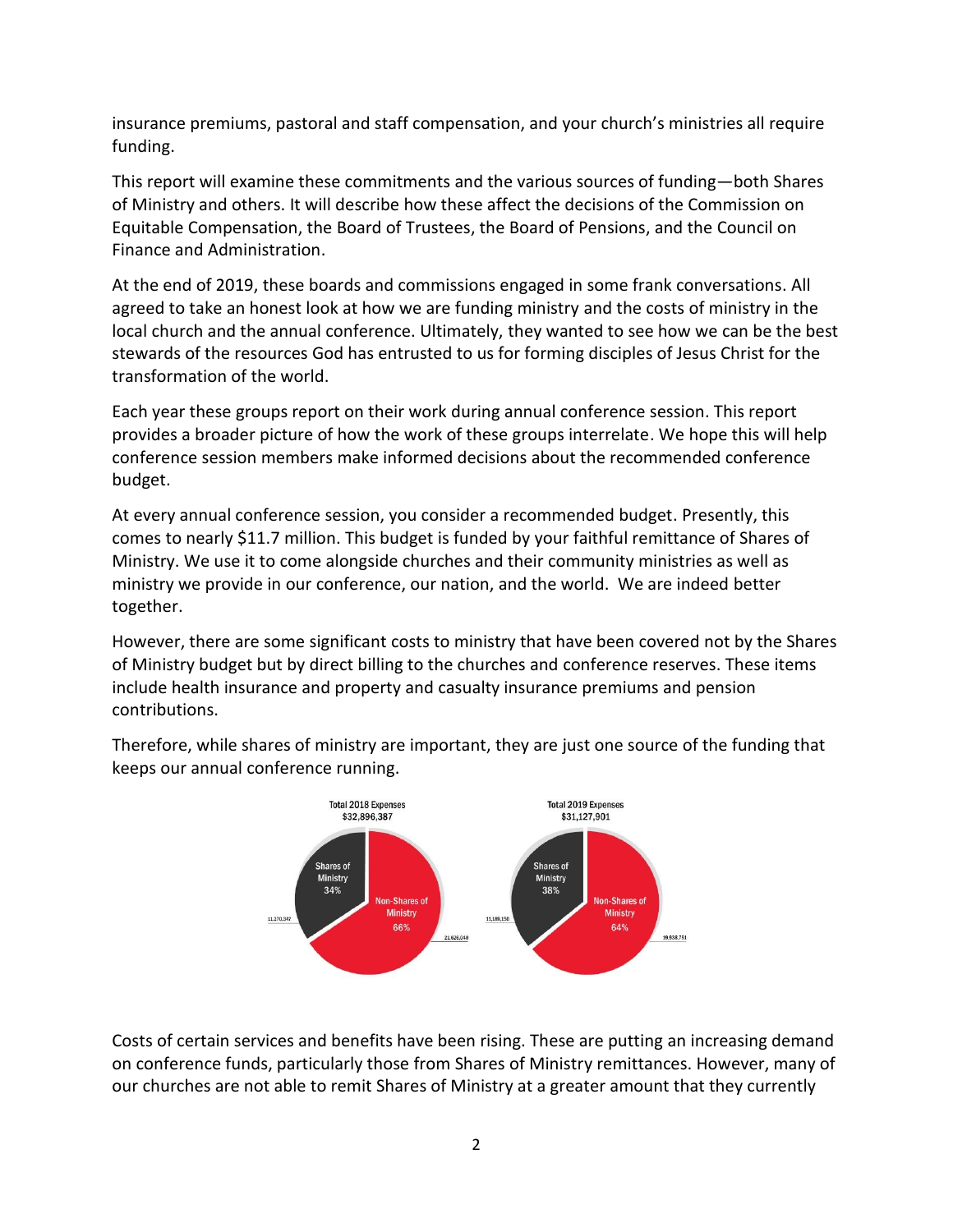do. Likewise, they cannot handle significantly higher costs of insurance and pension contributions. Thus, it is not likely that we can accommodate rising costs by increasing Shares of Ministry amounts. And resources from reserves, gifts, and bequests are being spent down. Because we must balance needs with financial resources, the conference must make urgent and difficult decisions right now.

## **Commission on Equitable Compensation**

#### *Rev. John Overman, chair*

The charge of the Equitable Compensation Commission is to not only make sure that all clergy are compensated with a fair and proper salary, but that such objectives are affordable for local churches, particularly small membership churches and charges.

For many years (as far back as we can remember), the annual conference set minimum salaries at or slightly above the inflation rate. Typically, the norm has been between 2 and 3 percent annually. At the same time, surging health care costs have partially consumed clergy compensation, as we have been contributing a portion of our salaries to cover that benefit.

The clergy salaries in our conference are very much in the middle of the denominational average. Roughly half of all clergy in the U.S. average more income than we do, and half average less. Even in Pennsylvania, Susquehanna Conference not only sits between the Eastern and Western Conferences geographically, but in this category as well. Our clergy, on average, earn less than clergy in the Eastern Pennsylvania Conference, but more than those in Western Pennsylvania.

To assist and share in the challenges on the road ahead, the Equitable Compensation Commission will, for the first time in recent memory, propose no minimum increase for 2021. Please note that these are and have always been *minimums*. We strongly encourage local churches to generously compensate the clergy, especially when their work, dedication, sacrifice, and effectiveness are merited.

Last year (2019), of our roughly 540 charges, around 16 percent paid at or within 1 percent of minimum salary. This includes clergy who have served over 12 or 15 years.

Over the past five years (due to ever-increasing clergy costs), the annual conference has lost 46 full-time appointments—about one-third of those in 2020 alone.

The work of the Commission on Equitable Compensation also funds grants and sustentation for local churches that need pulpit supply or salary assistance for a short time, usually five years or less. In nearly every single case, grants have been used to bring a local parish to the minimum salary that was required, with the aim of helping them reposition and strengthen their ministry for the future. Your Shares of Ministry is the largest source of these annual supplements.

We understand that this news is difficult to hear. And that many of you and your congregations will be affected. But making these changes now will better position the conference for success in the future. Building a sounder future for the conference will not only make the Susquehanna Conference stronger but it will make us better together.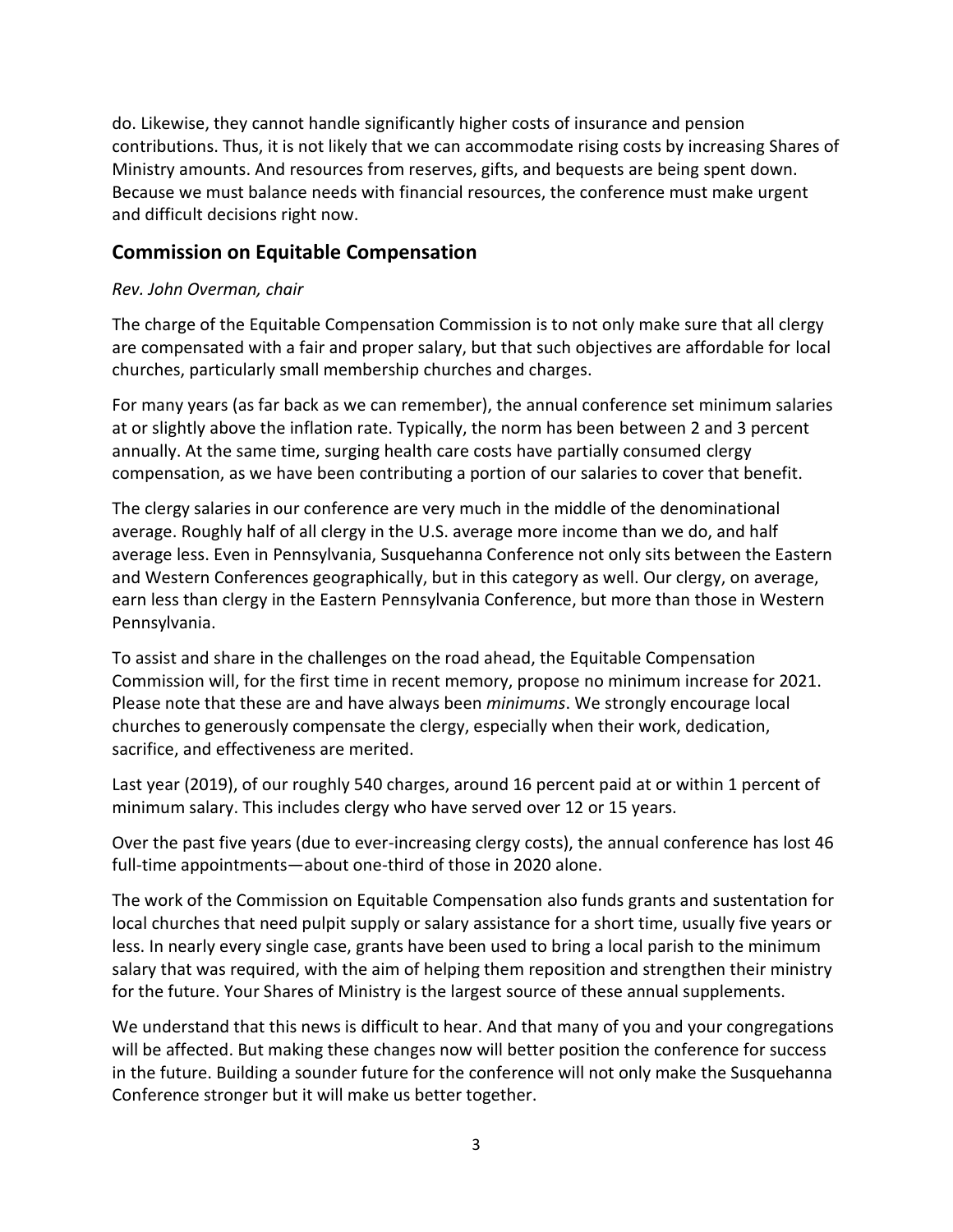# **Property and Casualty Insurance (Board of Trustees)**

#### *Rev Lew Parks*

**Purpose.** The Susquehanna Conference has roughly 140,000 clergy and church members engaged in worship, formation, acts of ministry and mission in or about the vicinity of roughly 2.5 billion dollars' worth of buildings and land. The purpose of the conference's property and casualty insurance program is "to assist and enable each local congregation and the Conference in protecting and safeguarding their tools for ministry: persons, property, assets." We do this by providing cost-effective and comprehensive insurance through a group plan.

**History.** In the late 1970s Bishop John Warman of the former Central Pennsylvania Conference created a task force to explore the possibility of creating a self-insurance program. The task force was created in response to three findings: disparities in coverage among the churches, churches underinsured or uninsured in some areas, and complaints about the disproportionate impact of insurance premiums on the local church budget. The task force completed its work and on June 10, 1981, the annual conference voted to enter the new Property and Casualty Insurance Program effective at noon, November 17, 1981.

**Changes.** As the program approaches its 40th year of existence, it continues to deliver on its promise to "protect and safeguard tools for ministry". Most dramatically it, that is, we the annual conference constituent members, have replaced catastrophic losses such as our most recent three: Otterbein, Duncannon, Hebron, Millersburg, and Bethany in Milton. More routinely we have addressed hundreds of property and liability claims through the years with a high level of satisfaction. In response to historical events, we added new forms of coverage for such areas as sexual abuse or molestation, automobiles, and cyber liability. Internally, we have worked toward fairness among the churches in premium allocation ("parity"), extended coverage to additional congregations at the formation of the Susquehanna Conference, and sought current appraisals for all properties.

**How it works.** The property and casualty committee, through its broker bids the program, determines an insurance carrier, and settles on an annual master policy premium. The prorated premium is distributed among the churches toward the end of the calendar year. Churches are expected to pay their premiums in advance. The majority of our churches are current in their premiums -even in this half year of COVID. Most of the rest will catch up by the end of the calendar year. All participants—whether paying premiums a year in advance, which 68 of our churches do, or being several months in arrears—remain fully covered. This program is an expression of our connection. That same connection is the vehicle for best practices in risk management including education, inspections, and peer accountability.

**Future.** The nearly forty-year history of the conference's property and casualty self-insurance program has included more years of moderate loss than years of severe loss, more years of no or moderate premium increase than steep increase. Once, in 2018, we were able to give ourselves a dividend. As we go forward, the property and casualty insurance committee will seek to address the financial challenges now facing local churches by maintaining a vigorous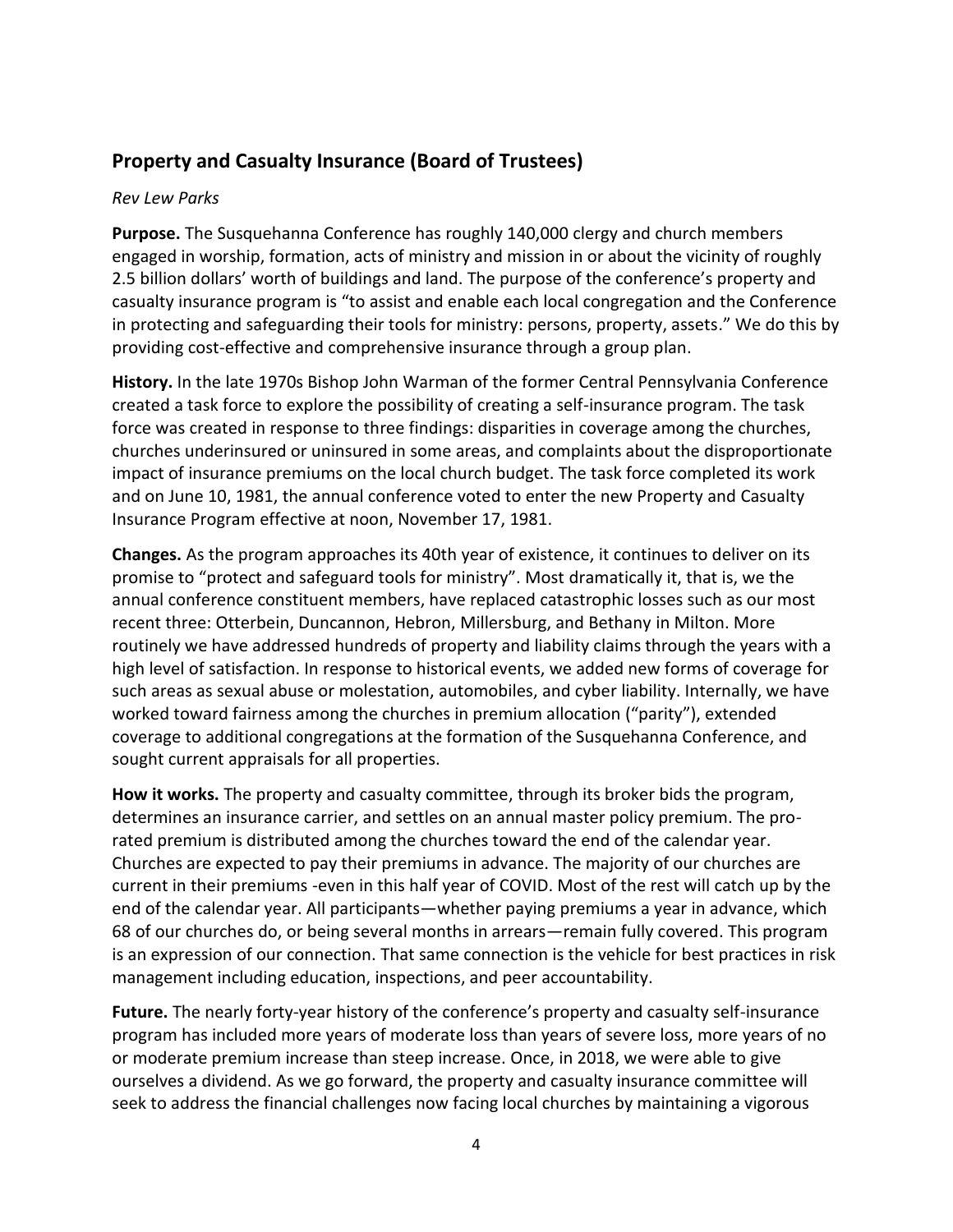program of risk management, by placing the program out to competitive bid regularly, and by participating in discussions on appropriate coverage. Our confidence is this: that our congregations and their leaders will remain careful stewards of their properties, programs, and personnel "in season and out of season"; that the benefits of connection are apparent; and that the success of this homegrown program speaks for itself.

# **Board of Pensions**

## *Rev. Michelle Bodle*

Review the pie chart in the introduction of this report, and you will see that the Board of Pensions and Health has pieces in each section. I want to start by talking about the overall pie from the perspective of pensions and health benefits, and where there are shortfalls, including in the areas of defined-benefit pensions, active health insurance, and from line items from Shares of Ministry.

Some have asked why the Board of Pensions has not offered a premiums "holiday" during the COVID-19 pandemic. In fact, the board has been providing a "holiday" of many years by covering these shortfalls.

Board of Pension contributions to the health insurance and retirement shortfalls were \$673,000 in 2019 and \$741,000 in 2018.

## **Shares of Ministry**

Even when shares flatline, we still must factor in the shrinking number of churches in the conference. Therefore, pensions and health benefits costs are being borne by fewer churches, many with fewer members than before. This creates a growing burden on all the churches.

Some areas must be covered, such as the Clergy Protection Program (CPP), which covers items such as long term disability for active clergy and death benefits for both our retirees and active clergy and their spouses.

Others may take place every other year, but still must happen at a cost, such as valuation reports.

Still other items, such as seminary health insurance, are budgeted for fewer people then we anticipate will apply, and the board simply covers the difference in cost instead of turning people away.

The Board has been working very hard to cut costs wherever possible, such as moving our billing system in house instead of outsourcing to Pittsburg, but it remains that retiree healthcare is one of the largest single item costs in the shares of ministry budget

## **Retiree Healthcare**

The board looked at models for how other annual conferences addressed this cost. Some have set timeframes when the benefits will no longer cover new retirees. Others have decreasing rates. Other annual conferences have trusts to cover some particular areas under the board's care, which Susquehanna does not have. It was the desire of the board to set up such a trust,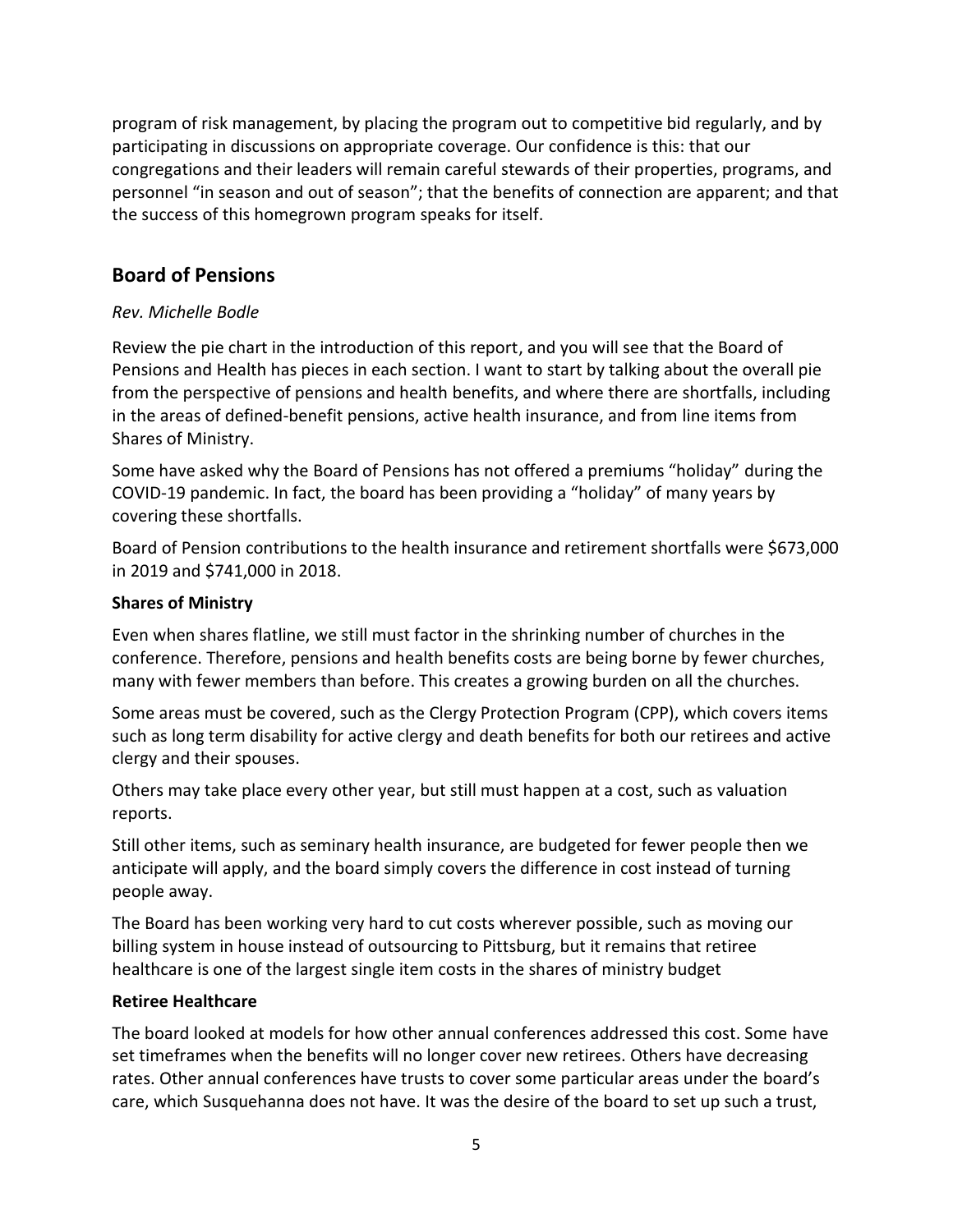but with the resources available and in the absence of a bequest that other conferences have at their disposal, we would actually need to increase shares of ministry at an exponential amount in order to do so, which is not feasible.

Therefore, looking at the current options at hand, the Board is making the very difficult decision to decrease each retiree's healthcare stipend by 20 percent in 2021. We realize that this could result in hardships for some individuals, but it is the most judicious approach that allows for the benefit to still be significant for our current retirees and evenly distributed based off of years of service, as within our current scale.

The board also met on August 25, 2020, and made difficult decisions regarding new retirees. We wanted to be fully transparent about this decision in our communication, including both the decision and rationale to you before it is presented as part of our report to 2021 annual conference session. The decision is as follows: For the 2021 retiring class, only those retirees who are 65 years of age or Medicare-eligible before July 1, 2021, will be eligible to receive the Conference Retiree Health Benefit. The retiree's spouse will then receive the Conference Retiree Health Benefit as he or she becomes eligible. Those retiring after July 1, 2021, and their spouses, will no longer receive a conference retiree health benefit.

This decision was not reached lightly and has been discussed, researched, and prayed over for well over a year. Our hope was to be able to delay the date when such action would be necessary. However, we equally want to preserve and prolong the benefit for our current retirees as long as possible. We also recognize that the cost of retiree health care is placing an ever-growing burden on our local churches through Shares of Ministry amounts that our churches cannot withstand. These issues, coupled with the amount being pulled from our reserves annually to cover expenses, make our current practice unsustainable.

The board's deep desire is to be faithful to our retirees and our local churches. Know that these were difficult decisions. One board member, summing up what we were all feeling, said he supported the decision "with a heavy heart." We do not take these or any decisions lightly. They reflect over a year and a half of research before coming to you. We also realize that Shares of Ministry receipts cannot be maintained at our current rate.

# **Council on Finance and Administration**

## *Rev. Tim Baer*

As your Council on Finance and Administration (CFA), we are grateful

- to have held the Shares of Ministry budget level for the past several years
- to have the fresh eyes and wisdom of Mark Knecht, our conference treasurer
- for our churches' faithfulness in supporting Shares of Ministry, even during these trying times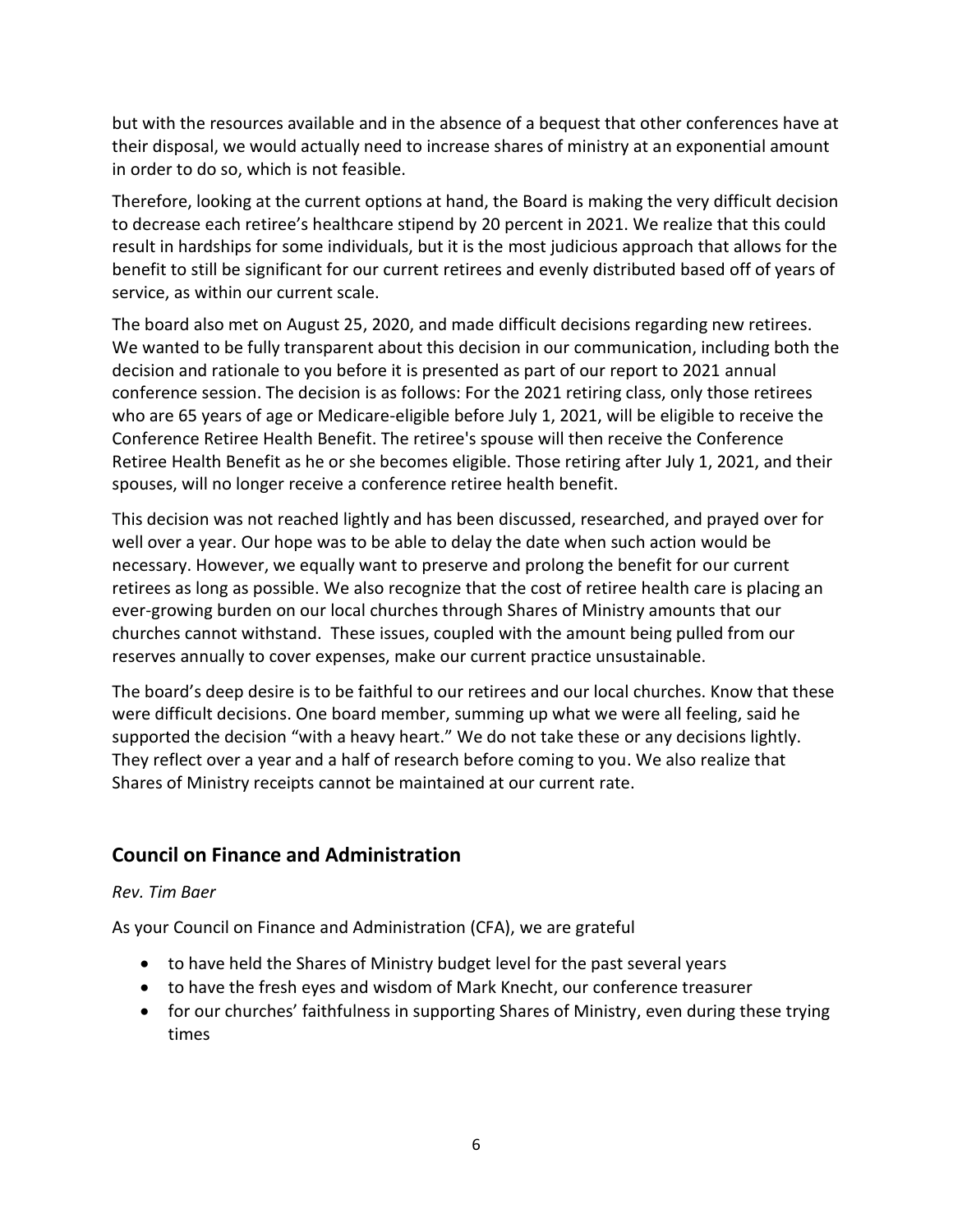Over the past few years, in conversation with conference boards and agencies

- we have requested records of any reserve funds they administer as part of the budget process
- we have requested them to prudently reduce costs, and they have listened

Nevertheless, we also recognize that pressures relieved in one area (the Shares of Ministry budget) have been pushed to others:

- Health insurance was moved out of the Shares of Ministry budget some years ago only to be placed more directly on the local church and the pastors, and those costs – to both churches and pastors – only continued to rise. Keeping the Shares of Ministry budget level meant there was no relief from the financial pressures.
- Property and Casualty insurance continues to increase, an average of 18% in 2020. Keeping the Shares of Ministry budget level meant the financial pressures only increase.
- We have fewer and smaller churches to bear the burden of our total costs. In the last ten years, we lost 15 percent of our membership and 24 percent of our attendance. Keeping the Shares of Ministry budget level means that fewer people in fewer churches are bearing an increased portion of the costs.
- We have cut budget requests and asked conference agencies to look to their reserves to fill in the gap, and they have, but the gap is still widening. Reserves are being depleted rapidly and the pace of spending is not sustainable. For example, in 2019, our Board of Pensions supplemented their Shares of Ministry budget by spending \$673,000 from reserves, whereas their investment income for the year totaled just under \$0.5 million – and that in an excellent year for investing. In 2018, the Board of Pensions' contribution to cover the shortfall was \$741,000. This year investment accounts are flat after a terrible start to the year. Where we were previously concerned about spending those reserves too quickly, this year a chunk of that money may not be available depending on the "market" over the coming months. Significant changes – difficult and painful – are necessary.

While there are significant pressure points in our finances, we have both the reserves and collective wisdom to make the necessary changes to preserve our capacity to pursue Jesus' mission in our communities and world.

There is some remarkable good news and effectiveness displayed in our ministry together. For example, we fund conference camping at \$115,000. In a typical year that is not nearly the actual costs to run and manage 4 large properties and all the programming that occurs there. The real cost is \$1.1 million—ten times what we contribute. And this program had been operating in the black, not by unsustainably spending down reserves. Think of all the children, young people, and adults that we invite to follow Jesus each year through our conference camps. And imagine how our investment is multiplied 10 times to expand impact!

We are grateful, and every United Methodist in the conference should feel good about participating in doing much more together than we would ever be able to do individually. At the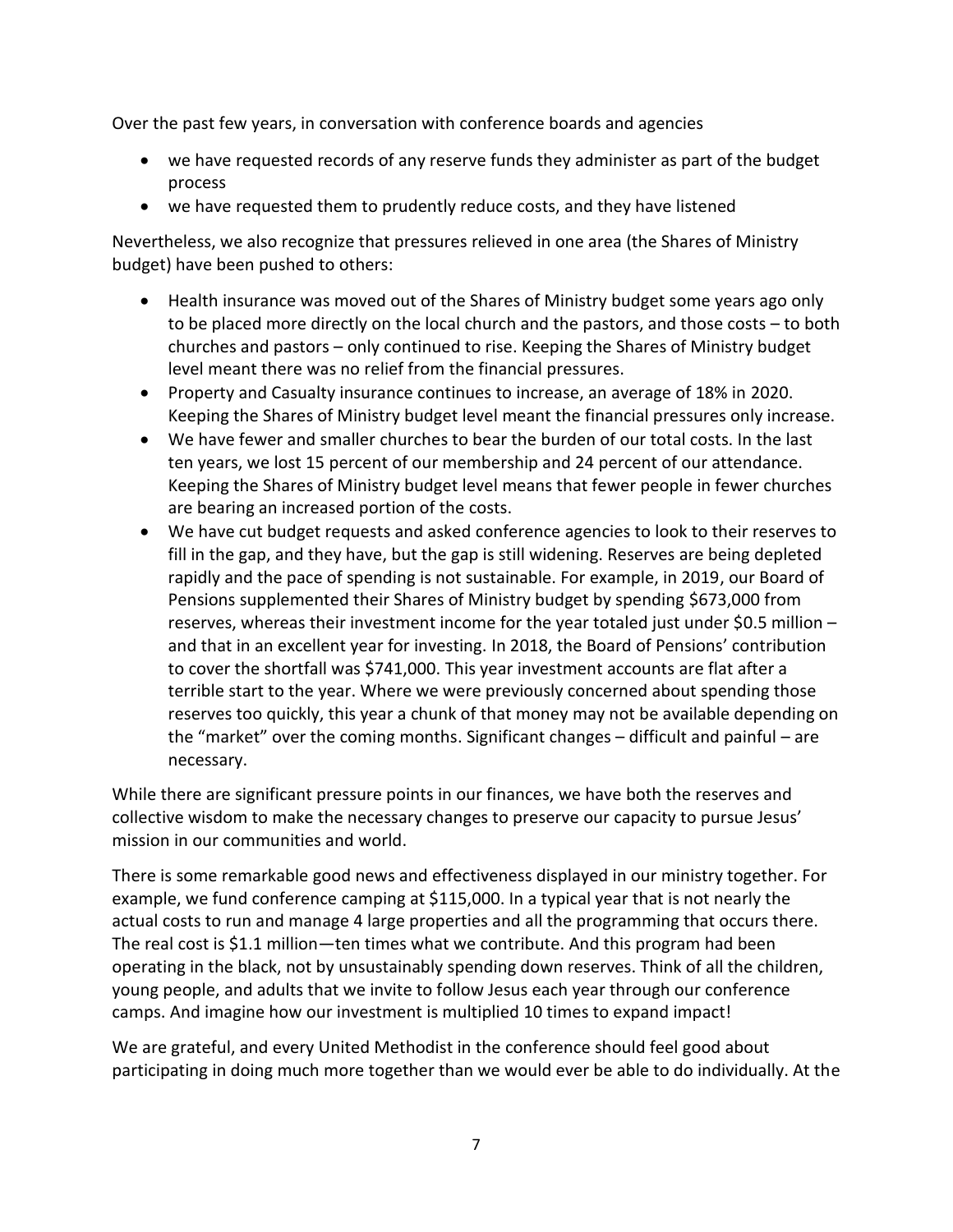same time, we need to be realistic and prudent in a time of declining resources. We need to make wise decisions and strategically focus on what is most important in doing Jesus work.

# **Conclusion**

Please keep in mind what you have heard today as you look over the conference materials. You can find a recording of the live session of the presentation, along with a document of frequently asked questions, at susumc.org.

*Mark Knecht, conference treasurer and benefits officer, contributed to this report.*

# **Remarks from Bishop Jeremiah Park**

Grace to you in the name of Jesus Christ, Prince of Peace, Healer of our Brokenness, and Hope of the World!

Thank you to those who viewed our webinar and those reading this report on the "big picture" the Susquehanna Annual Conference's finances.

As either a lay or clergy member of Annual Conference, one of your responsibilities is to vote on a budget that makes the best use of our shared resources for mission and ministry. Your presence demonstrates your faithfulness and commitment. I am grateful for that.

I also want to thank you for your faithfulness in paying your ministry shares. I am pleased and so thankful! Your generosity in the midst of these trying times speaks to your devotion to Jesus Christ and our shared commitment to make disciples of Jesus Christ for the transformation of the world.

As we look over the past several months, I think we can all agree that few could have predicted how deeply COVID-19 would affect all of us. At the same time, other factors are affecting how we as an annual conference can do ministry.

Among the considerations affecting budgeting decisions is the rising cost of health insurance premiums. Our Board of Pensions has been covering shortfalls in payments for these benefits, but the amount of reserves available to continue that practice are shrinking. Property and casualty insurance rates increased significantly this year. Investment income has not made up for shortfalls in the receipts that we need to continue these important services.

Our conference Council on Finance and Administration has had very difficult decisions to make. They have worked diligently and faithfully in working through the conference plan for funding ministry to be as fair and equitable as possible, as well as sustainable. You will see that many, many readjustments in the budget had to be made.